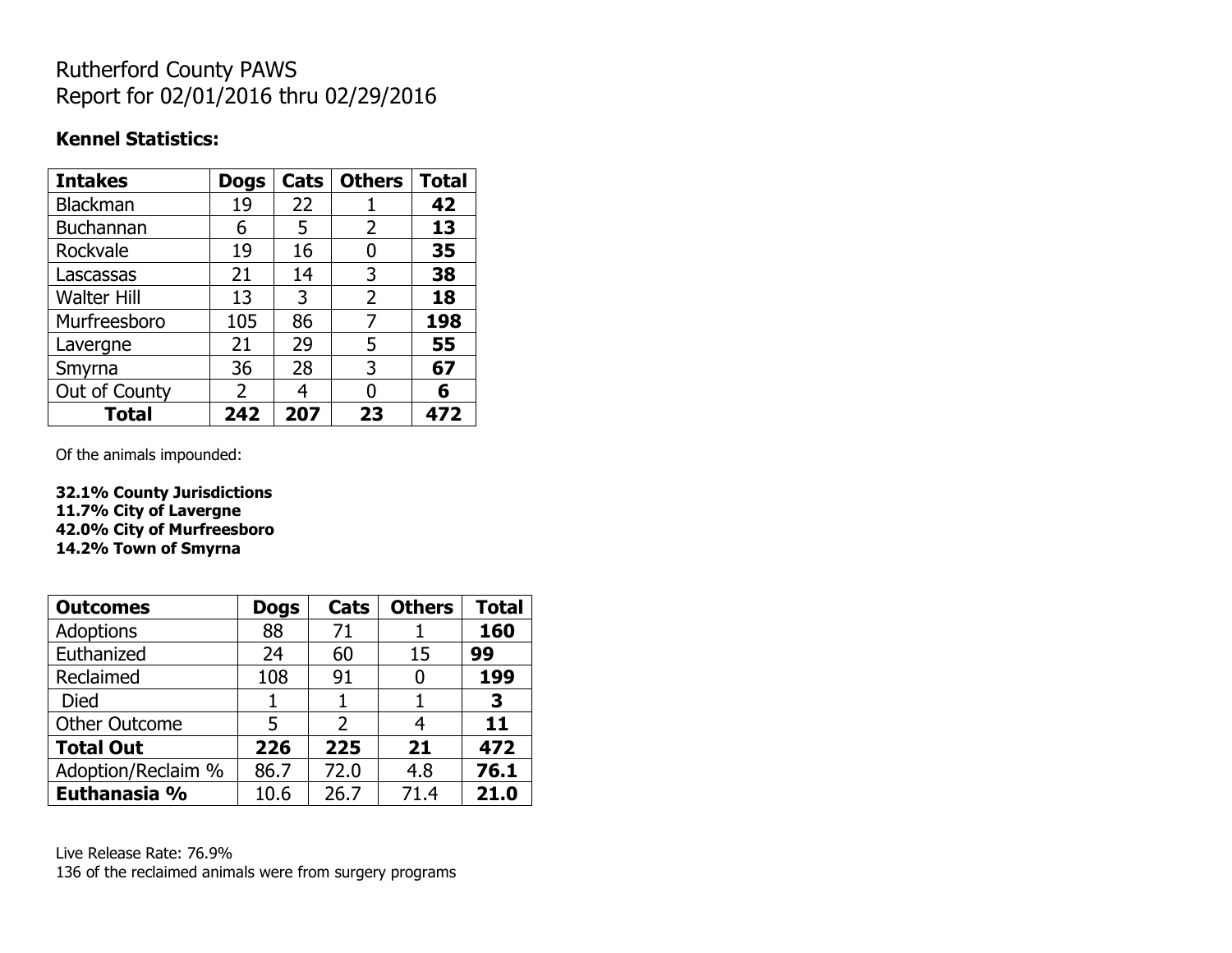Animals left in shelter on 02/29/2016: 78

2369 People visited the shelter looking for a lost /new pet.

2100 Logged calls/voice mails for the month.

#### **Activity Report by Jurisdiction:**

| Zones           | <b>Calls Received</b> | Calls Completed |
|-----------------|-----------------------|-----------------|
| <b>Blackman</b> | 124                   | 124             |
| Buchannan       | 97                    | 98              |
| Lavergne        | 183                   | 183             |
| Lascassas       | 143                   | 142             |
| Murfreesboro    | 491                   | 504             |
| Rockvale        | 57                    | 57              |
| Smyrna          | 185                   | 182             |
| Walter Hill     | 79                    | 80              |
| Out of Area     | 4                     | $\overline{4}$  |
| <b>Total</b>    | 1363                  | 1374            |

37.0% County Jurisdictions 13.4% City of Lavergne 36.0% City of Murfreesboro 13.6% Town of Smyrna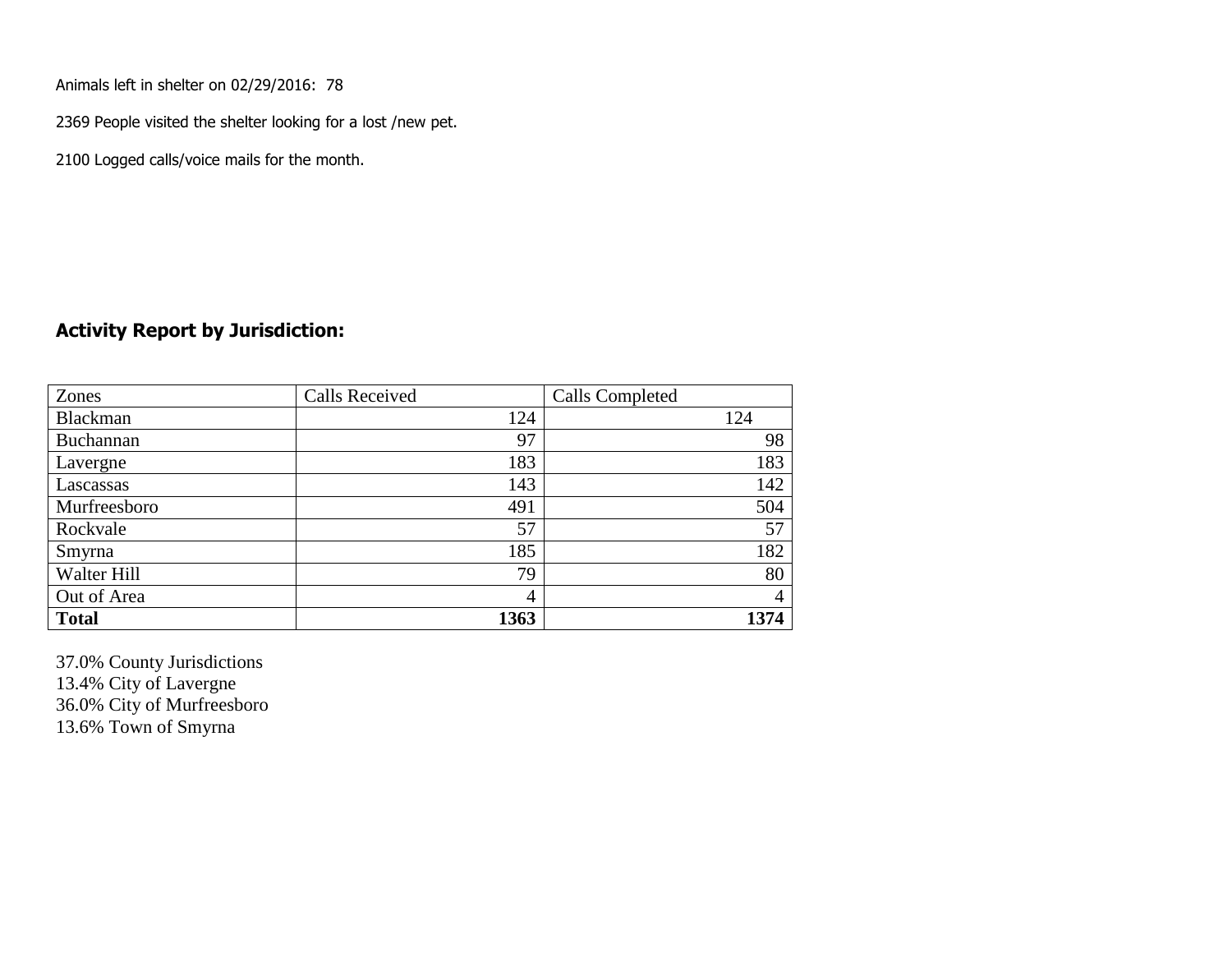# **Mileage:**

| <b>Officer</b> | <b>Miles</b> |
|----------------|--------------|
| 422            | 1485         |
| 425            | 1040         |
| 427            | 1176         |
| 428            | 1491         |
| 430            | 743          |
| 432            | 727          |
| 437            | 1689         |
| 439            | 983          |
|                |              |
|                |              |
|                |              |
|                |              |
|                |              |
|                |              |
|                |              |
|                |              |
|                |              |
| <b>Total</b>   | 9334         |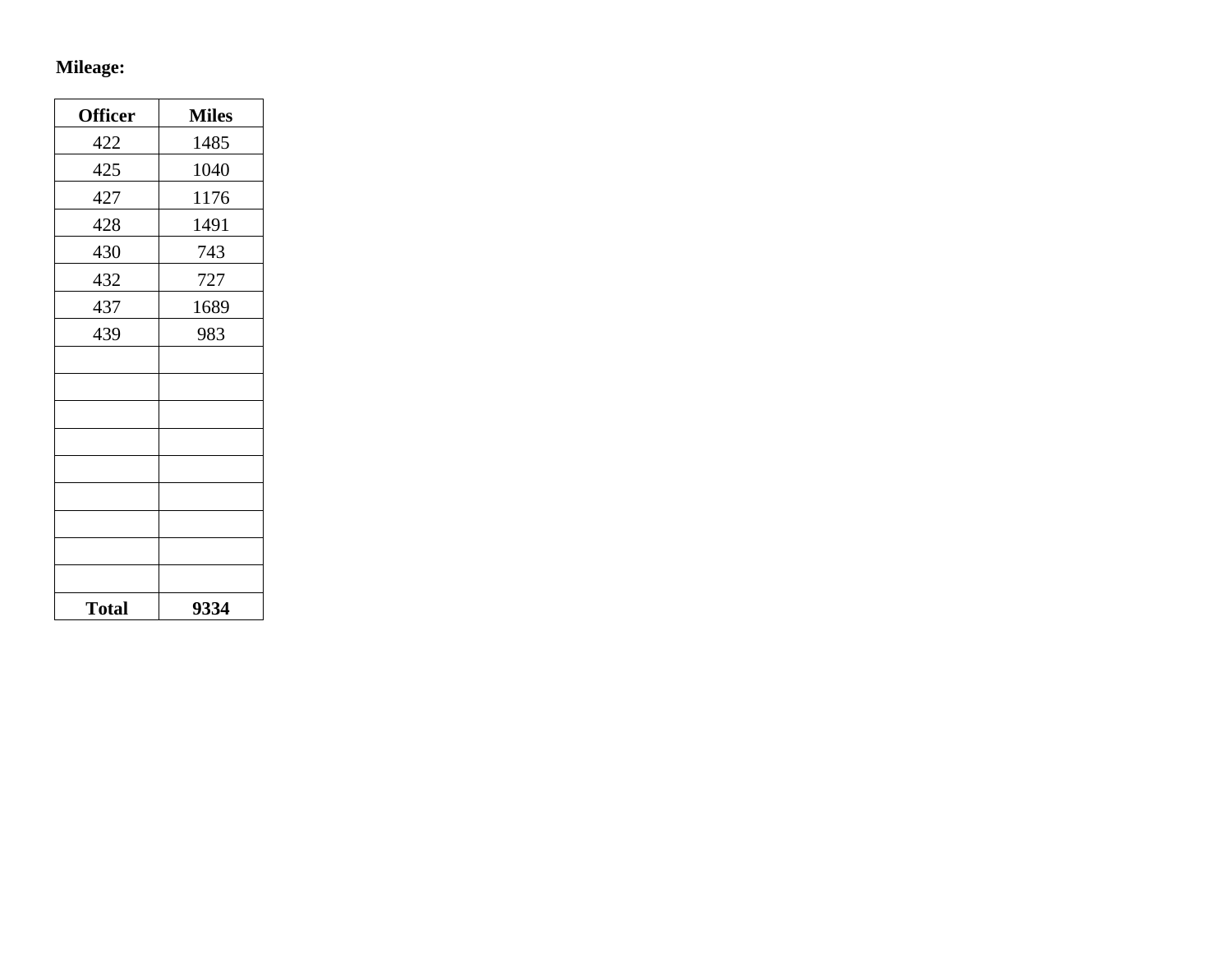## Fiscal Year-to-Date Report 07/01/15 thru 02/29/2016

#### **Kennel Statistics:**

| <b>Intakes</b>     | <b>Dogs</b> | Cats | <b>Others</b> | <b>Total</b> |
|--------------------|-------------|------|---------------|--------------|
| <b>Blackman</b>    | 148         | 155  | 12            | 315          |
| <b>Buchannan</b>   | 114         | 166  | 11            | 291          |
| Rockvale           | 109         | 128  | 15            | 252          |
| Lascassas          | 132         | 129  | 13            | 274          |
| <b>Walter Hill</b> | 75          | 50   | 8             | 133          |
| Murfreesboro       | 886         | 1194 | 106           | 2186         |
| Lavergne           | 240         | 214  | 25            | 479          |
| Smyrna             | 233         | 344  | 39            | 616          |
| Out of County      | 16          | 22   |               | 38           |
| <b>Total</b>       | 1953        | 2402 | 229           | 4584         |

Of the animals impounded since July 01:

**28.4% County Jurisdictions**

**10.5% City of Lavergne**

**47.7% City of Murfreesboro**

**13.4% Town of Smyrna**

| <b>Outcomes</b>      | <b>Dogs</b> | Cats | <b>Others</b> | <b>Total</b> |
|----------------------|-------------|------|---------------|--------------|
| Adoptions            | 885         | 648  | 35            | 1568         |
| Euthanized           | 382         | 1170 | 92            | 1644         |
| Reclaimed            | 651         | 551  |               | 1203         |
| <b>Died</b>          | 11          | 34   | 7             | 52           |
| <b>Other Outcome</b> | 17          | 17   | 92            | 126          |
| <b>Total Out</b>     | 1946        | 2420 | 227           | 4593         |
| Adoption/Reclaim %   | 78.9        | 49.6 | 15.9          | 60.3         |
| Euthanasia %         | 19.6        | 48.4 | 40.5          | 35.8         |

Live Release Rate: 62.3%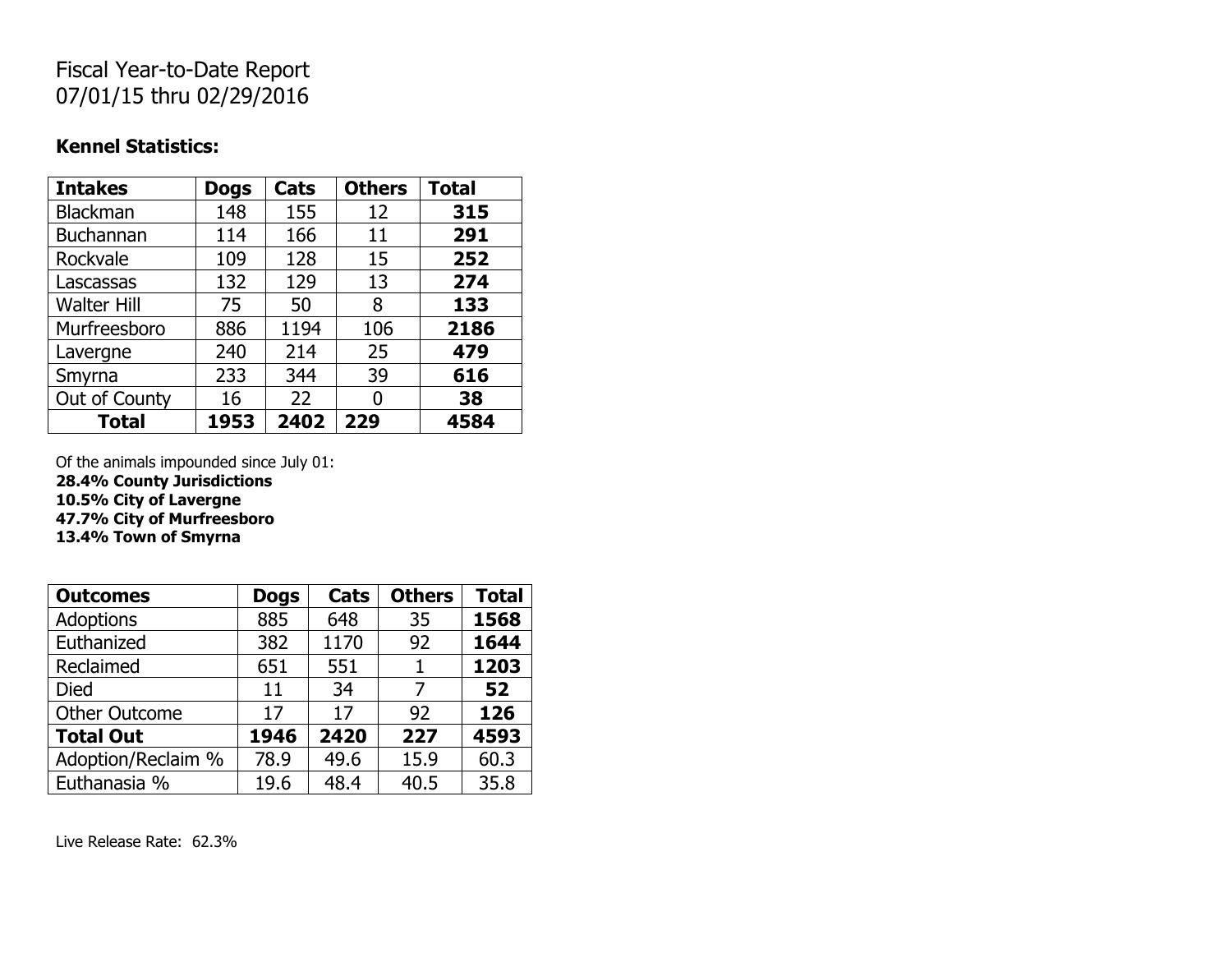17956 People have visited the shelter since July 01, 2015 looking for a lost /new pet.

16692 Logged calls/voice mails since July 01, 2015.

### **Activity Report by Jurisdiction:**

| Zones           | <b>Calls Received</b> | Calls Completed |
|-----------------|-----------------------|-----------------|
| <b>Blackman</b> | 1571                  | 1576            |
| Buchannan       | 911                   | 909             |
| Lavergne        | 1675                  | 1668            |
| Lascassas       | 957                   | 954             |
| Murfreesboro    | 4467                  | 4480            |
| Rockvale        | 833                   | 829             |
| Smyrna          | 1301                  | 1295            |
| Walter Hill     | 722                   | 724             |
| Out of Area     | 102                   | 102             |
| <b>Total</b>    | 12539                 | 12537           |

40.6% County Jurisdictions 13.4% City of Lavergne 35.6% City of Murfreesboro 10.4% Town of Smyrna